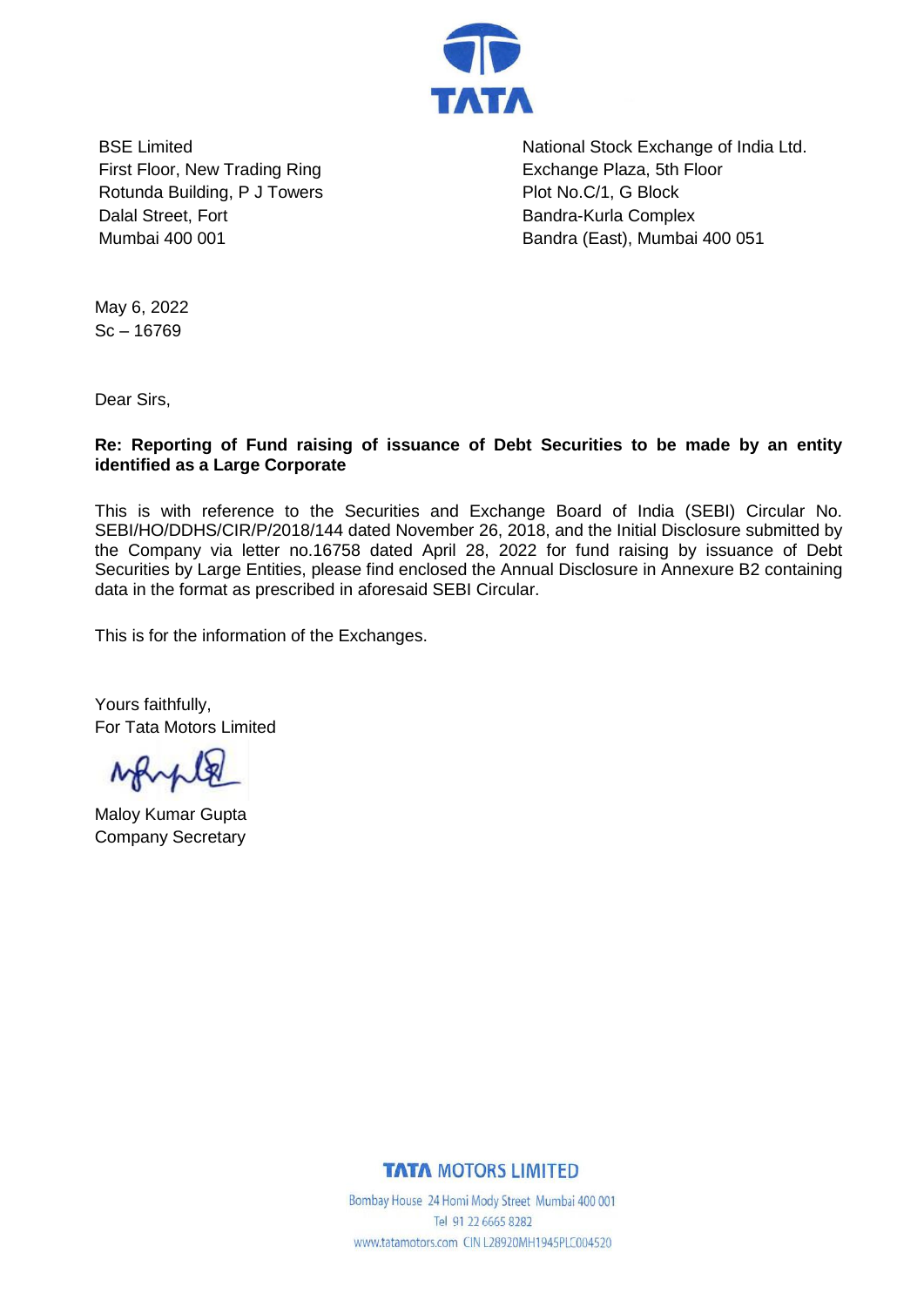

 **Annexure B2**

**Format of the Annual Disclosure to be made by an entity identified as a LC\$ (To be submitted to the Stock Exchange(s) within 45 days of the end of FY) (Applicable from FY 2022 onwards)**

- 1. Name of the Company: TATA MOTORS LIMITED
- 2. CIN: L28920MH1945PLC004520
- 3. Report filed for FY: (**T) 2021-22**
- 4. Details of the Current block (all figures in Rs crore):

| S.No. | <b>Particulars</b>                                                                                                                                                                                                  | <b>Details</b>                         |
|-------|---------------------------------------------------------------------------------------------------------------------------------------------------------------------------------------------------------------------|----------------------------------------|
| i.    | 2-year block period (Specify financial years)                                                                                                                                                                       | (T- FY 2021-22),<br>(T+1 – FY 2022-23) |
| ii.   | Incremental borrowing done in FY (T)<br>(a)                                                                                                                                                                         | 2000                                   |
| iii.  | Mandatory borrowing to be done through debt securities in FY (T)<br>$(b) = (25% \text{ of a})$                                                                                                                      | 500                                    |
| iv.   | Actual borrowing done through debt securities in FY (T)<br>(c)                                                                                                                                                      | 1000                                   |
| v.    | Shortfall in the borrowing through debt securities, if any, for FY (T-1)<br>carried forward to FY (T).<br>(d)                                                                                                       | <b>NIL</b>                             |
| vi.   | Quantum of (d), which has been met from (c)<br>(e)                                                                                                                                                                  | N.A.                                   |
| vii.  | Shortfall, if any, in the mandatory borrowing through debt securities<br>for $FY(T)$<br>{after adjusting for any shortfall in borrowing for FY (T-1) which<br>was carried forward to FY (T)}<br>$(f)=(b)-[(c)-(e)]$ | <b>NIL</b>                             |
|       | {If the calculated value is zero or negative, write "nil"}                                                                                                                                                          |                                        |

5. Details of penalty to be paid, if any, in respect to previous block (all figures in Rs crore):

| <b>S. No.</b> | <b>Particulars</b>                                                                     | <b>Details</b>                          |
|---------------|----------------------------------------------------------------------------------------|-----------------------------------------|
|               | 2-year Block period (Specify financial years)                                          | (T-1- FY 2020-21)<br>$(T - FY 2021-22)$ |
| ii.           | Amount of fine to be paid for the block, if applicable<br>Fine = $0.2\%$ of {(d)-(e)}# | <b>NIL</b>                              |

Maloy Kumar Gupta **P B Balaji** Company Secretary **Group Chief Financial Officer** Group Chief Financial Officer Tata Motors Limited Tata Motors Limited Tel: +91 22 6665 7219 Tel: +91 22 6665 7218 Email: maloy.gupta@tatamotors.com Email: pb.balaji@tatamotors.com

Leje

Date: May 6, 2022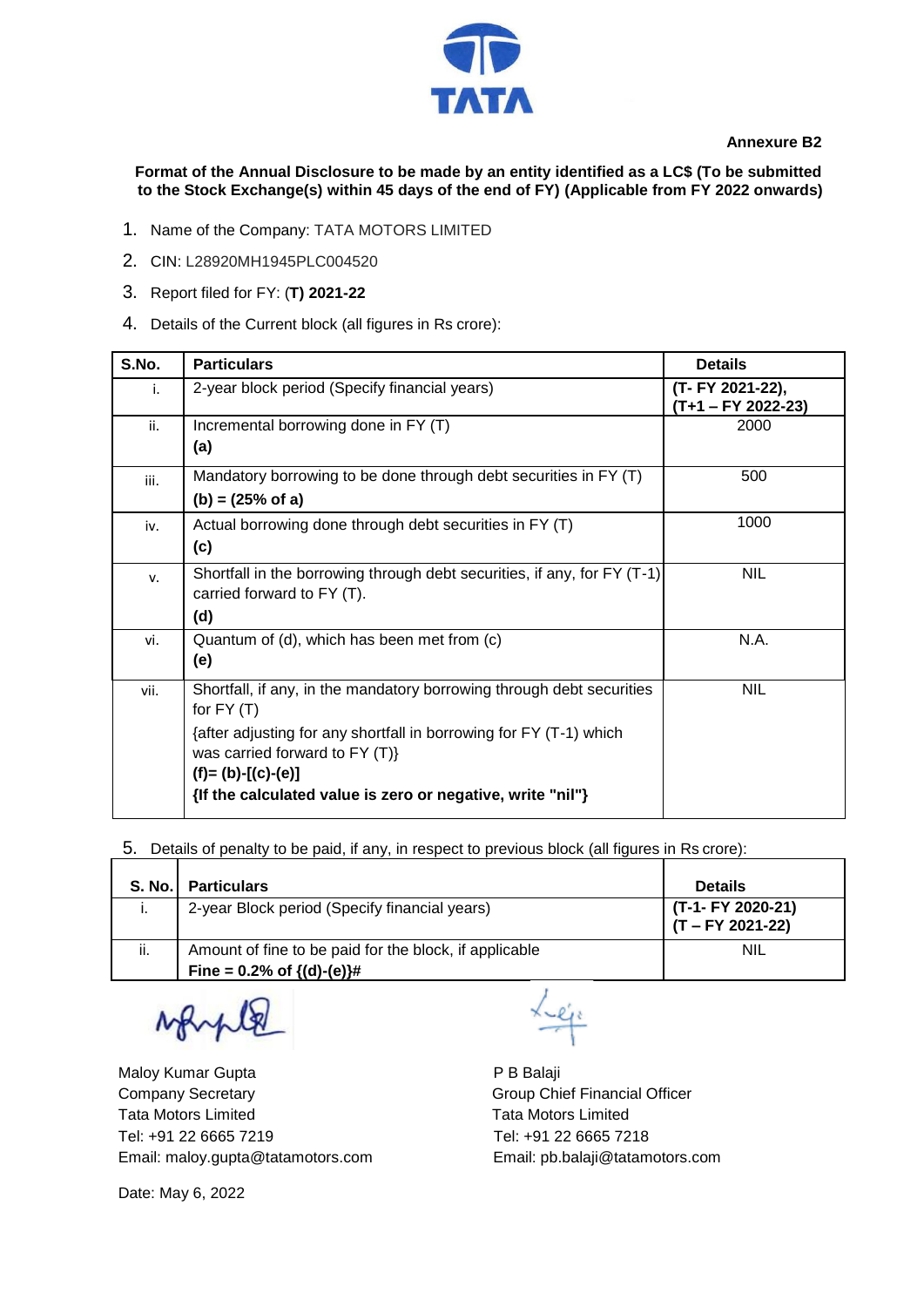

\$ - In cases, where an entity is not categorised as LC for FY (T), however was LC for FY (T- 1), and there was a shortfall in the mandatory bond borrowing for FY (T-1), which was carried forward to FY (T), the disclosures as prescribed in this annexure shall be made by the entity for FY (T).

 $#$ - (d) and (e) are same as mentioned at  $4(v)$  and  $4(vi)$  of this annexure.

## **TATA MOTORS LIMITED**

Bombay House 24 Homi Mody Street Mumbai 400 001 Tel 91 22 6665 8282 www.tatamotors.com CIN L28920MH1945PLC004520